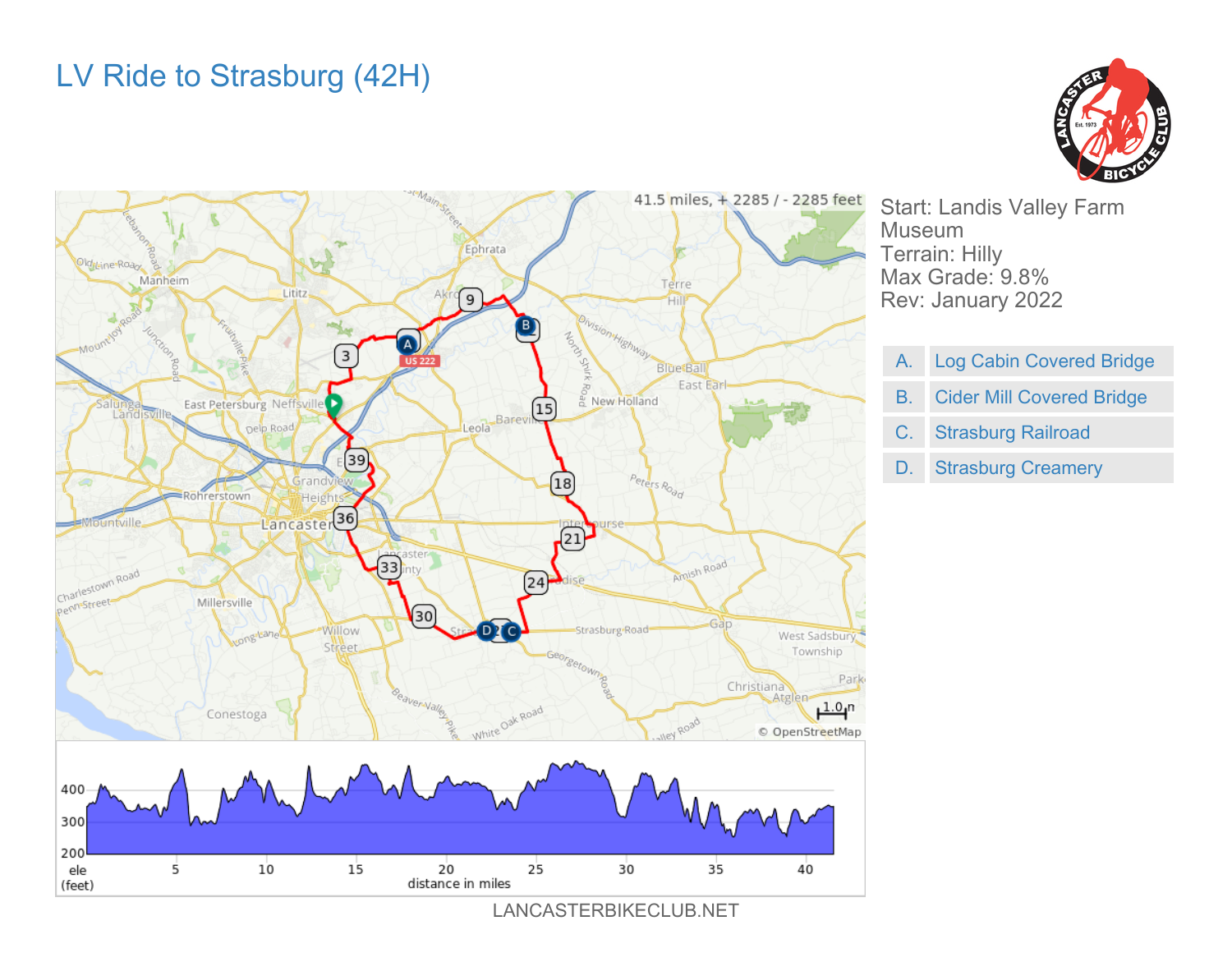## LV Ride to Strasburg (42H)

| Type | <b>Dist</b> | <b>Note</b>                    |
|------|-------------|--------------------------------|
| Q    | 0.0         | Start of route                 |
|      | 0.0         | Exit North onto the bike path. |
|      | 0.2         | R onto Kissel Hill Rd          |
|      | 1.5         | R onto E Oregon Rd/PA-722<br>F |
|      | 2.3         | L onto John Landis Rd          |
|      | 3.1         | R onto E Millport Rd           |
|      | 3.8         | R to stay on E Millport Rd     |
|      | 4.3         | R onto Becker Rd               |
|      | 4.4         | L onto Log Cabin Rd            |
|      | 5.9         | L onto Rose Hill Rd            |
|      | 6.2         | L onto Cocalico Creek Rd       |
|      | 7.5         | Continue onto Lauber Rd        |
|      | 7.6         | R onto Old Akron Rd            |
|      | 77          | L onto Tobacco Rd              |

## 7.7 miles. +441/-385 feet

| Type | <b>Dist</b> | <b>Note</b>                                    |
|------|-------------|------------------------------------------------|
|      | 19.8        | Slight R onto PA-772 E                         |
|      | 19.9        | R onto Queen Rd                                |
|      | 20.3        | R onto Harvest Dr/T533                         |
|      | 21.7        | L onto Old Leacock Rd/T700                     |
|      | 22.9        | Continue onto Leacock Rd                       |
|      | 23.1        | R onto Paradise Ln/T-484                       |
|      | 24.9        | Slight L to stay on Paradise<br>$Ln/T-484$     |
|      | 26.1        | R onto Gap Rd/PA-741W                          |
|      | 26.7        | Caution-Riders Dismount to<br>cross RR Tracks. |
|      | 27.9        | Slight L onto Miller St                        |
|      | 28.7        | Slight R onto Village Rd/PA-<br>741 W          |
|      | 30.6        | R onto Book Rd                                 |
|      | 31.4        | L onto Pioneer Rd                              |
|      | 31.5        | R onto Houser Rd                               |

Type Dist Note 8.8 R onto Diamond St/Diamond Station Rd 10.2 R onto Peach Rd 11.3 R onto Cider Mill Rd 11.7 Continue onto Cats Back Rd 12.4 Continue onto S Fairmount Rd 14.1 Continue onto N Groffdale Rd 15.3  $\parallel$  R onto E Main St 15.4 | L onto S Groffdale Rd/T684 16.8 | L onto Musser School Rd/ T535 16.9 | R onto S Groffdale Rd/T684 18.6 | L onto W Newport Rd/PA-772 E 19.7 | L onto Old Phila Pk/PA-340 E/PA-772 E

## 12.0 miles. +640/-662 feet

| Type | <b>Dist</b> | <b>Note</b>                 |
|------|-------------|-----------------------------|
|      | 32.0        | L onto Rockvale Rd          |
|      | 32.3        | R onto Huntingwood Dr       |
|      | 32.8        | L onto Doveland Ct          |
|      | 32.9        | Continue onto Windy Hill Rd |
|      | 33.2        | L onto Conard Rd            |
|      | 34.1        | R onto Lampeter Rd          |
|      | 35.8        | Continue onto Pitney Rd     |
|      | 37.6        | L onto Millcross Rd         |
|      | 39.4        | R onto Oak Ave              |
|      | 39.5        | R onto Zarker Rd            |
|      | 39.7        | Continue onto Northbrook Dr |
|      | 40.0        | R onto Carlton Dr           |
|      | 40.1        | L onto Butter Rd            |
|      | 40.5        | L onto Landis Valley Rd     |
|      | 41.3        | R onto Kissel Hill          |
|      | 41.4        | L at museum entrance        |

11.8 miles. +476/-468 feet

9.9 miles. +550/-598 feet

LANCASTERBIKECLUB.NET